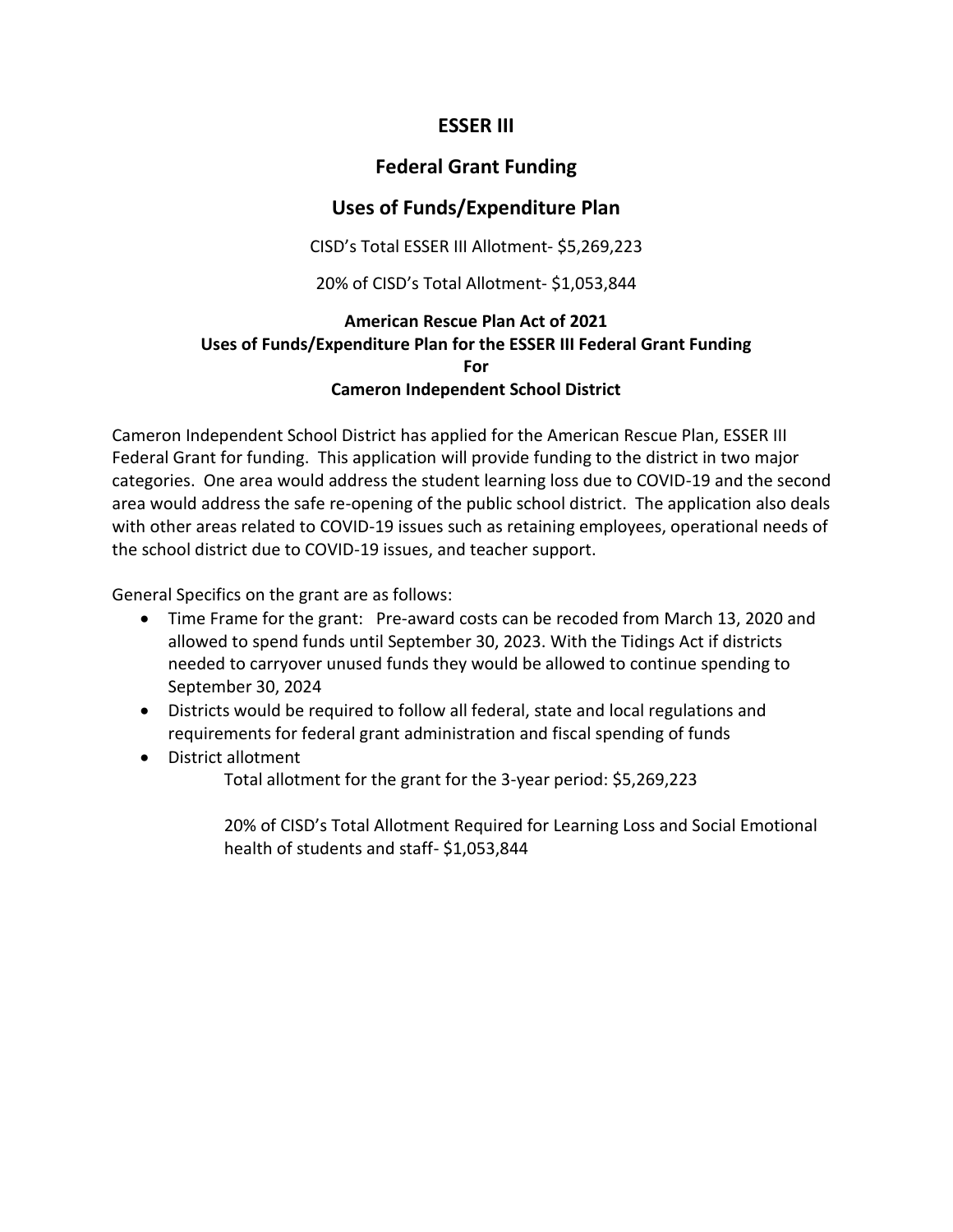**I. Cameron ISD plans to use at least 20% of the total allotment for Learning Loss and Social/Emotional/Mental Health of Students and Staff**

**Total 20% Allocation Amount- \$1,053,844**

#### **Expected Expenditures**

| <b>Activity/Program</b> | <b>Description</b> | <b>Annual Amount</b> | <b>Total Amount</b> |
|-------------------------|--------------------|----------------------|---------------------|
|                         |                    |                      |                     |

### **Programs for Learning Loss and Social Emotional Health**

| Edgenuity                              | 3 year plan | \$21,150  | \$63,450  |
|----------------------------------------|-------------|-----------|-----------|
| IXL                                    | 3 year plan | \$23,000  | \$81,447  |
| iStation                               | 3 year plan | \$3,710   | \$10,016  |
| Imagine Learning                       | 3 year plan | \$19,500  | \$58,500  |
| Renaissance Learning/                  |             |           |           |
| Accelerated Reader Program 3-year plan |             | \$22,021  | \$66,061  |
| Think Up                               | 3-year plan | \$32,529  | \$97,587  |
| Summer School                          | 2-year plan | \$45,000  | \$90,000  |
| After-School Program                   | 2-year plan | \$151,200 | \$302,400 |

## **Personnel for Learning Loss and Social Emotional Health**

| LSSP or LPC                            | 2-year plan | \$70,000 | \$140,000 |
|----------------------------------------|-------------|----------|-----------|
| <b>Behavior Specialist (BME)</b>       | 2-year plan | \$50,000 | \$100,000 |
| Family Liaison (CES/CJH)               | 2-year plan | \$45,000 | \$90,000  |
| LSSP/Fam Liaison (YHS/BME) 2-year plan |             | \$70,000 | \$140,000 |
| <b>District Truancy Officer</b>        | 2-year plan | \$40,000 | \$80,000  |

**Total \$1,319,461**